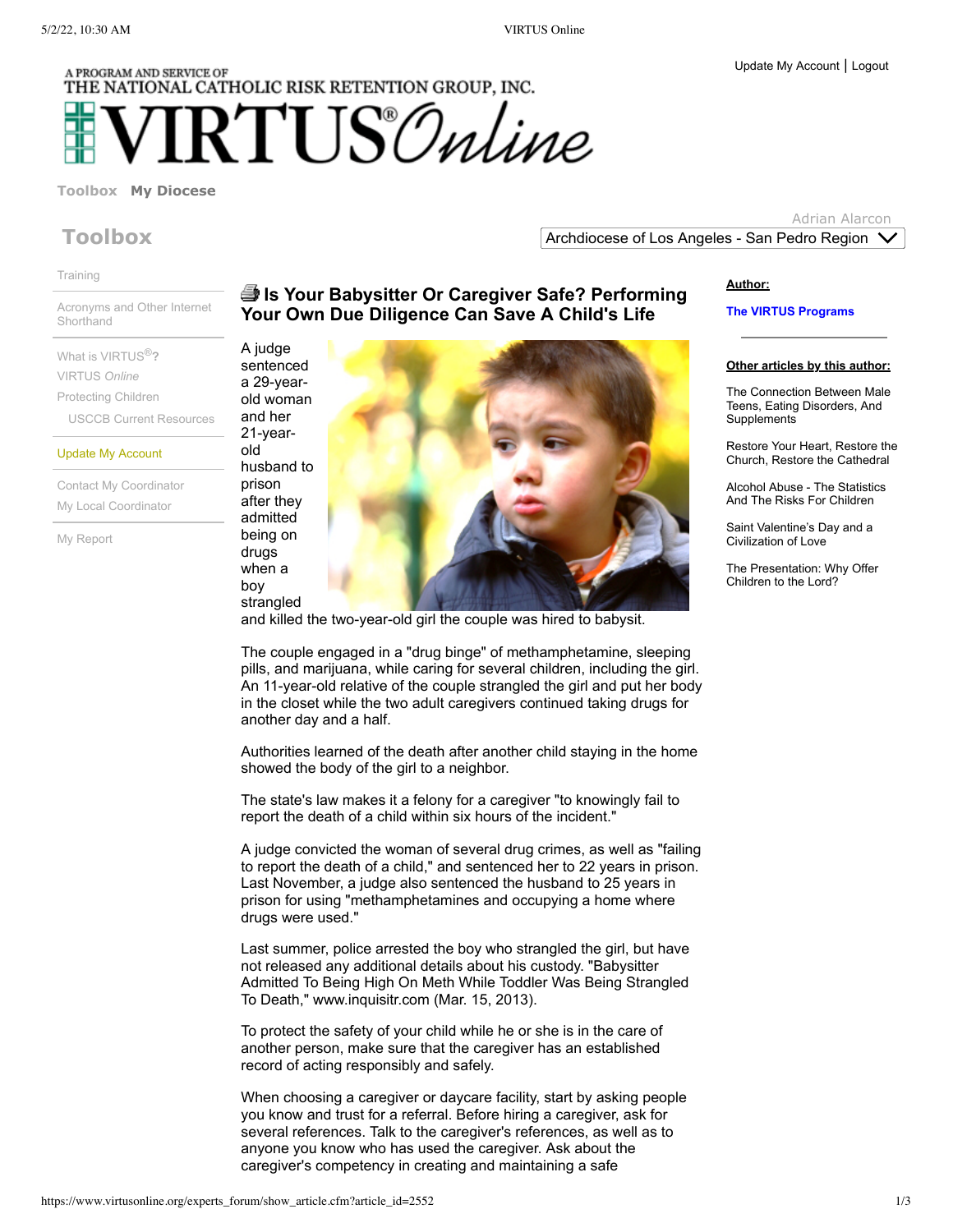environment for children. Ask how he or she handled any emergencies that might have arisen.

Watch for signs of drug and/or alcohol abuse in a caregiver, and among all those who have access to your child at a home or daycare facility. Signs of substance abuse can include: secretive behavior; change in personality or mood; frequent absences from work; slurred speech or difficulty expressing thoughts; appetite change and/or weight loss; lack of coordination; red eyes or eyes that cannot focus; smell of alcohol; irritability and aggression; and burnout. If you notice these signs in any of the adults caring for your child, talk to the facility's manager about your concerns, and if he or she cannot assuage your worries, look for a different childcare facility.

Be certain that childcare facilities are licensed, and that all persons who will have access to your child, whether employees or volunteers, have passed a criminal background check. If hiring a private caregiver, require applicants to pass a criminal background check and provide references from former employers.

Periodically make unannounced visits to the daycare or caregiver's home. Make sure that your child is in a safe environment and unauthorized people are not with your child when you drop in.

Also, watch for changes in your child's behavior that may signal child abuse. A child who suddenly becomes withdrawn, clingy, or reluctant to be with their caregiver may be experiencing abuse. If possible, talk with your child and encourage him or her to be open about any feelings. Keep in mind that the abuse may be verbal, physical, sexual, or neglect. Abuse is not limited to adults only; a child at the facility can also commit abuse, so observe how well the children are supervised.

Here are some questions parents should ask when choosing a caregiver or daycare center:

- Can workers observe other workers at all times, so that a child is never alone with a worker without other workers or adults being present?
- Are children supervised at all times, even when they are sleeping?
- Have all daycare workers been trained on how to prevent child abuse, how to recognize signs of child abuse, and how to report suspected child abuse?
- How many children are there for each adult? The fewer children for each adult, the better. Babies need an adult-to-child ratio of no more than 1:4. Four-year-olds and older can do well with a ratio of 1:10.
- Are caregivers trained in safety guidelines?
- How long has each employee worked at the day care facility?
- Is the day care provider accredited by a national organization?
- Are you encouraged to visit at any time and unannounced? If not, choose another childcare. If so, show up unannounced at different times and check out the environment.
- Who will be responsible for your child? Will the same people take care of your child regularly?
- Does the facility or caregiver have a policy restricting non-staff members from interacting with the children?

Article Posted on: 2013-08-12 09:36:00.0 - It has been viewed 270 times

Copyright [©](https://www.virtusonline.org/debug/index.cfm?clear=1) 1999 - 2022 by National Catholic Services, LLC. All rights reserved.

[\(Acceptable](https://www.virtusonline.org/aup.cfm) Use Policy)

3901462 N21